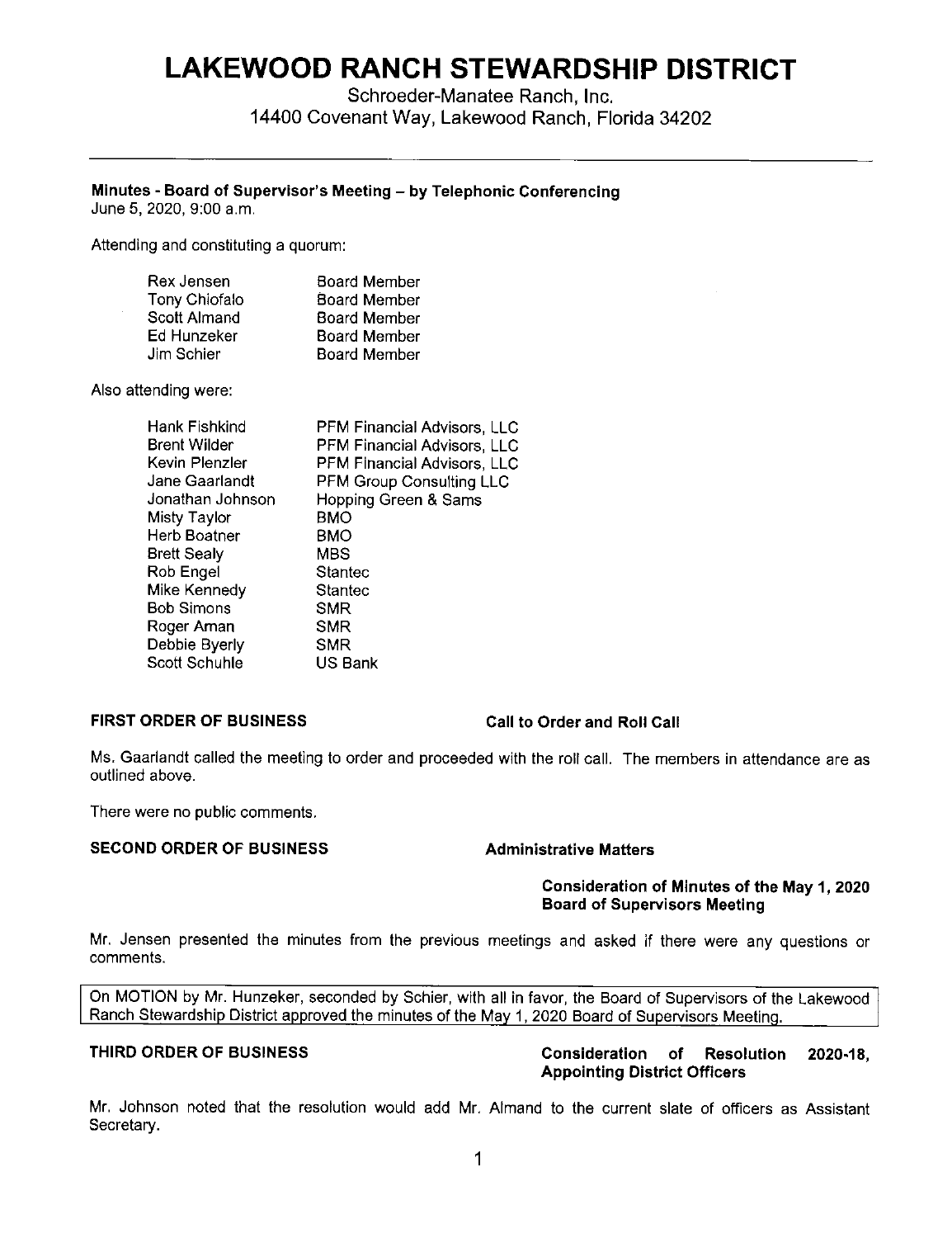On MOTION by Mr. Schier, seconded by Hunzeker, with all in favor, the Board of Supervisors of the Lakewood Ranch Stewardship District approved Resolution 2020-18, Appointing District Officers.

# **FOURTH ORDER OF BUSINESS FOURTH ORDER OF BUSINESS AND BUSINESS Matters**

**Consideration of Financing Matters Relative to the Taxable Series 2020 Refinancing Bonds, Lakewood Centre and NW Sector** 

> • **Other Matters** (provided under separate cover)

Mr. Sealy noted that over the last 30 days there has been some stabilization of the marked and Staff has recently taken actions to refresh the S&P rating which would take about two weeks. With the favorable market conditions and If the market continues to improve, Staff will proceed with the transaction. No action required at this time.

### **FIFTH ORDER OF BUSINESS Consideration of Financing Matters Relative to the Series 2020 Refunding Bonds, Country Club East**

- **Refinancing Update**
- **Other Matters** (provided under separate cover)

Mr. Sealy noted that a very favorable rating was received from Standard & Poor's and working together with **PFM** had received bond insurance and surety bond bids, Staff are in the process of preparing documents related to the refinancing of the Series 2006 bonds and will be asking for a continuance of today's meeting to bring back a delegation resolution and forms of documents.

**SIXTH ORDER OF BUSINESS Consideration of Financing Matters Relative to the Lorraine Lakes Project, Series 2020 Bonds** 

- **Presentation Engineer's Report**
- **Presentation of Master Assessment Report**
- **Consideration of Resolution 2020- 21, Declaring Special Assessments**
- **Consideration of Resolution 2020- 22, Setting a Public Hearing Date on the Imposition of Special Assessments**
- **Other Matters** (provided under separate cover)

**Mr.** Johnson noted that Staff had been working with Lennar and is prepared to proceed with the special assessment process presented the documents included in the agenda packet.

Mr. Kennedy noted that Staff had reviewed the engineer's report and had no further comments.

Mr. Johnson noted that the there were no roads behind gates or other kinds of facilities that would typically be considered private in a potentially gated community.

Dr. Fishkind noted that the assessment report was in standard form.

Mr. Johnson reviewed Resolution 2020-21.

On MOTION by **Mr.** Chiofalo, seconded by Almand, with all in favor, the Board of Supervisors of the Lakewood Ranch Stewardship District approved Resolution 2020-21, Declaring Special Assessments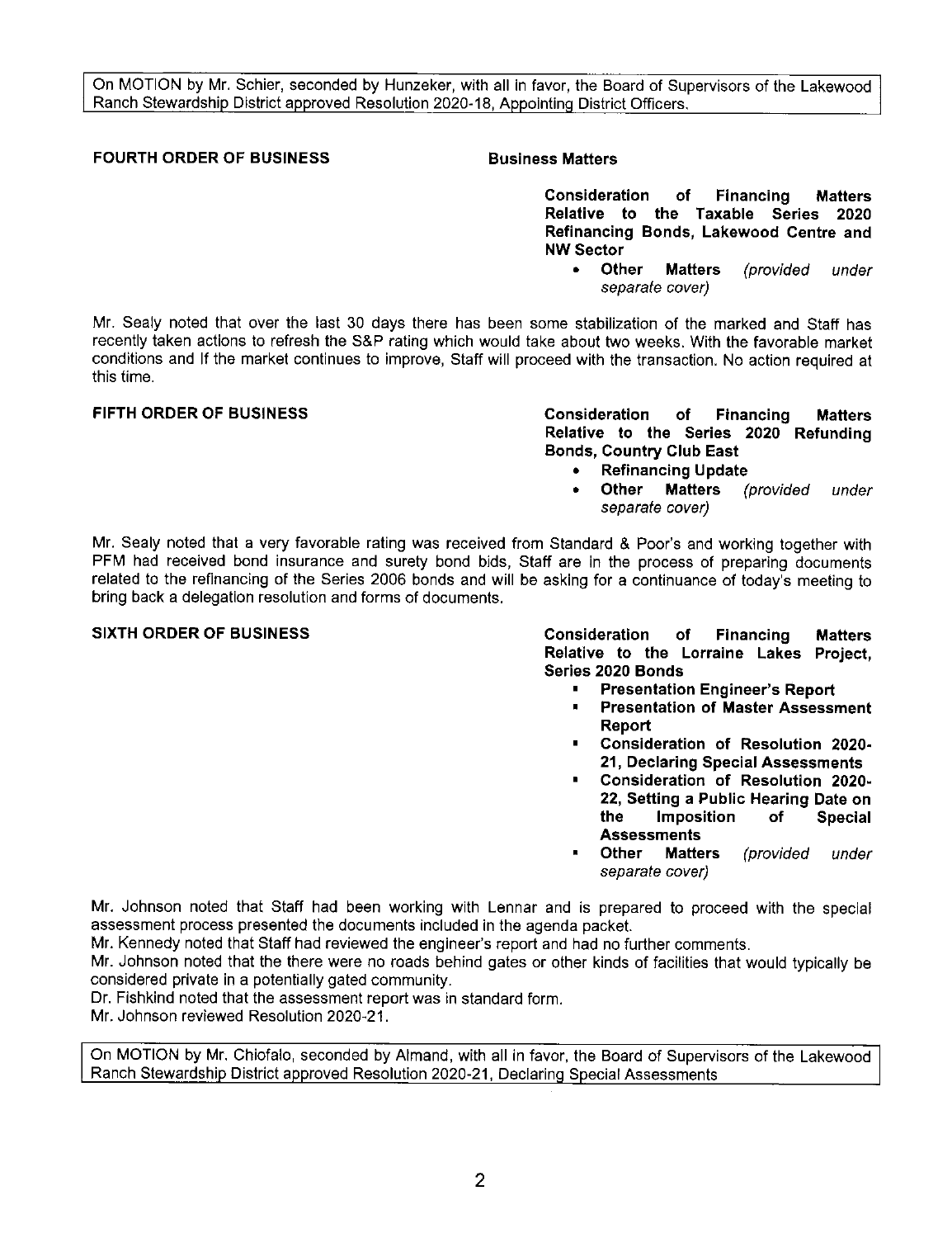Mr. Johnson reviewed Resolution 2020-22 noting the special Covid-19 quorum provisions. Mr. Jensen requested a strategy to return to in person meetings subject to Executive Orders.

On MOTION by Mr. Chiofalo, seconded by Hunzeker, with all in favor, the Board of Supervisors of the Lakewood Ranch Stewardship District approved Resolution 2020-22, Setting a Public Date on the Imposition of Special Assessment for July 10, 2020 at 9:00 a.m.

**SEVENTH ORDER OF BUSINESS Consideration of Resolution 2020-23, Approving Proposed Budget for FY2020/2021 and Setting a Public Hearing Thereon** 

Mr. Chiofalo presented the proposed operating budget noting the continued growth of the Stewardship District and infrastructure. The estimated built-out is \$10.1 million and the majority of the infrastructure is already in place or currently under construction.

Dr. Fishkind confirmed for the record that with the minor increases in certain categories the assessment are still below the maximum operating and maintenance levels previously established;

On MOTION by Mr. Hunzeker, seconded by Schier, with all in favor, the Board of Supervisors of the Lakewood Ranch Stewardship District approved Resolution 2020-23, Approving a Proposed Budget for FY2020/2021 and Setting a Public Date Thereon for August 7, 2020 at 9:00 a.m.

# **EIGHTH ORDER OF BUSINESS Consideration of Revised Agreement between the District and PFM**

Mr. Johnson noted that Staff had reviewed the agreement and confirmed that PFM had incorporated the requested changes.

Dr. Fishkind presented the agreement for additional services.

On MOTION by Mr. Chiofalo, seconded by Schier, with all in favor, the Board of Supervisors of the Lakewood Ranch Stewardship District approved the Revised Agreement between the District and PFM.

# **NINTH ORDER OF BUSINESS Consideration of Personnel Leasing Agreement [Construction Fund Accounting Services]**

Mr. Johnson reviewed the agreement outlining the allocation of responsibilities between SMR and PFM employees.

On MOTION by Mr. Chiofalo, seconded by Mr. Hunzeker, with all in favor, the Board of Supervisors of the Lakewood Ranch Stewardship District approved the Personnel Leasing Agreement [Construction Fund Accountina Servicesl.

**TENTH ORDER OF BUSINESS Consideration of Agreement between the District and Cepra Landscape, LLC for Landscape and Irrigation Maintenance Services** 

Mr. Engel presented the agreement for a total amount of \$[90,113.00](https://90,113.00).

On MOTION by Mr. Chiofalo, seconded by Mr. Almand, with all in favor, the Board of Supervisors of the Lakewood Ranch Stewardship District approved the Agreement between the District and Cepra Landscape, LLC for Landscape and Irrigation Maintenance Services.

**ELEVENTH ORDER OF BUSINESS Consideration of Agreement between the District and Irrigation Design Associates, Inc. for Irrigation Installation Services and**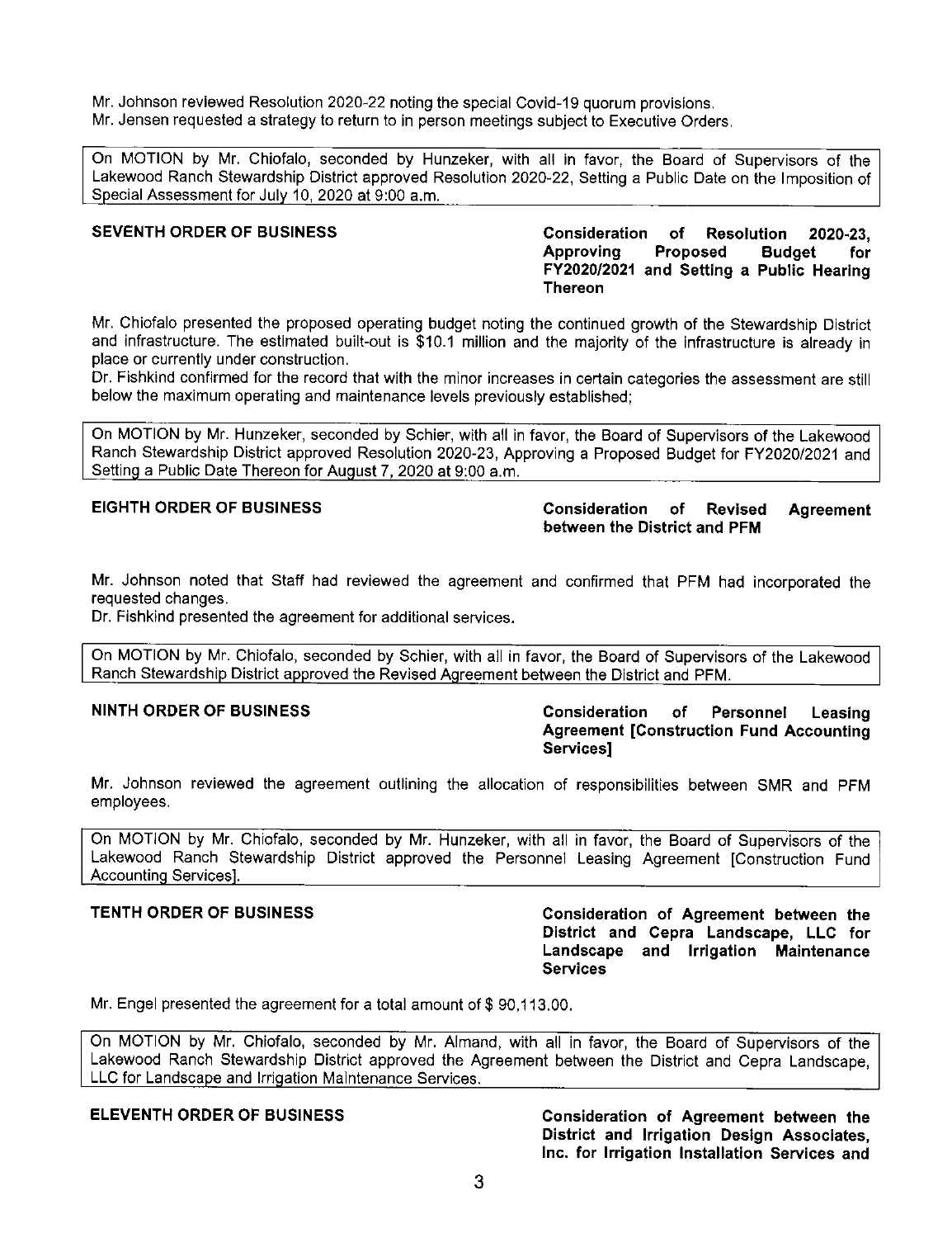Mr. Engel presented the agreement for a total amount of \$92,089,00.

On MOTION by Mr. Chiofalo, seconded by Mr. Almand, with all in favor, the Board of Supervisors of the Lakewood Ranch Stewardship District approved the Agreement between the District and Irrigation Design Associates, Inc. for Irrigation Installation Services and Materials.

### **TWELFTH ORDER OF BUSINESS Consideration of Agreement between the District and SMR Farms, LLC for Landscape Installation Services and Materials (Lorraine Rd. South Landscape Improvement Project)**

Mr. Engel presented the agreement for a total amount of \$[163,982.00.](https://163,982.00)

On MOTION by Mr. Chiofalo, seconded by Mr. Almand, with all in favor, the Board of Supervisors of the Lakewood Ranch Stewardship District approved the Agreement between the District and SMR Farms, LLC for Landscaoe Installation Services and Materials.

# **THIRTEENTH ORDER OF BUSINESS Consideration of Amendment to Acquisition Agreement for Indigo Project**

Mr. Johnson presented the agreement, which would add specific language to the existing agreement relative to indemnification of the District. Mr. Jensen requested clarification on the turn-over delays.

On MOTION by Mr. Chiofalo, seconded by Mr. Schier, with all in favor, the Board of Supervisors of the Lakewood Ranch Stewardship District approved the Amendment to Acquisition Agreement for Indigo Project.

**FOURTEENTH ORDER OF BUSINESS Consideration of Bid Award for Lakewood Ranch Northwest Sector East Landscape and Irrigation Maintenance** 

- **Award Recommendation Letter and Bid Tabulation**
- **Resolution 2020-24, Award of Contract**

Mr. Kennedy presented the recommendation to award the contract for Lakewood Ranch Northwest Sector East Landscape and Irrigation Maintenance to Sun State Landscape Management Inc. for the total bid amount of [\\$276,486.35](https://276,486.35).

On MOTION by Mr. Chiofalo, seconded by Mr. Almand, with all in favor, the Board of Supervisors of the Lakewood Ranch Stewardship District approved Resolution 2020-24, Award of Contract to Sun State Landscape Management Inc.

# **FIFTEENTH ORDER OF BUSINESS**

**Consideration of Bid Award for Lakewood Ranch Northwest Sector West Landscape and Irrigation Maintenance** 

- **Award Recommendation Letter and Bid Tabulation**
- **Resolution 2020-25, Award of Contract**

Mr. Kennedy presented the recommendation to award the contract for Lakewood Ranch Northwest Sector West Landscape and Irrigation Maintenance to Sun State Landscape Management Inc. for the total bid amount of [\\$276,589.49.](https://276,589.49)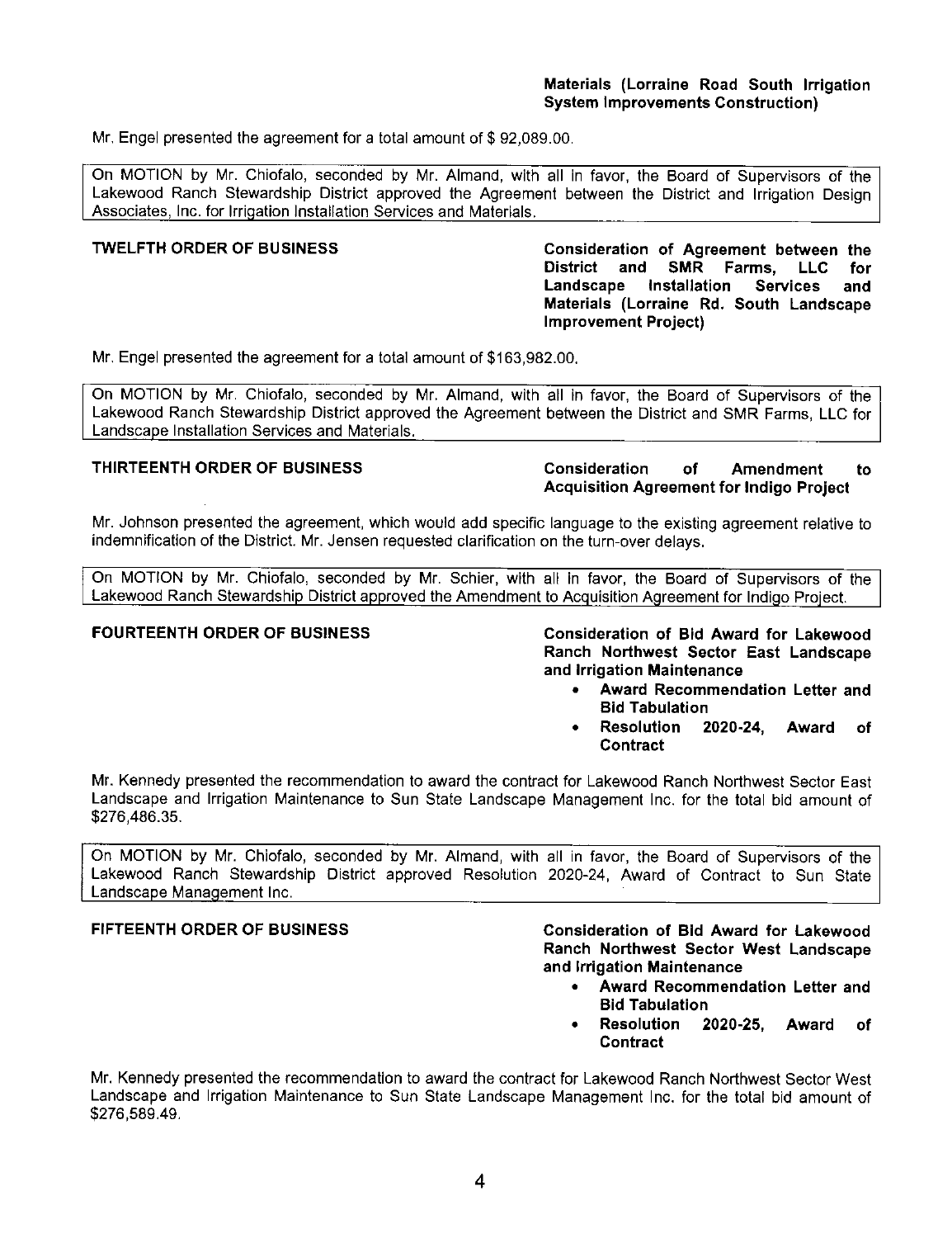On MOTION by Mr. Almand, seconded by Mr. Chiofalo, with all in favor, the Board of Supervisors of the Lakewood Ranch Stewardship District approved Resolution 2020-25, Award of Contract to Sun State Landscape Management Inc.

**SIXTEENTH ORDER OF BUSINESS Consideration of Bid Award for Lakewood Centre - CORE Phase 2 and SR-70 Turn Lanes 3** 

- **Award Recommendation Letter and Bid Tabulation**
- **Resolution 2020-26, Award of Contract**

Mr. Engel presented the recommendation to award the contract for Lakewood Centre - CORE Phase 2 and SR-70 Turn Lanes 3 to Frederick Derr & Company Inc. for the total bid amount of \$[5,874,440.45](https://5,874,440.45).

On MOTION by Mr. Schier seconded by Mr. Chiofalo, with all in favor, the Board of Supervisors of the Lakewood Ranch Stewardship District approved Resolution 2020-26, Award of Contract to Frederick Derr & Company Inc.

**SEVENTEENTH ORDER OF BUSINESS Consideration of Resolution 2020-27, Rejecting All Bids for the Waterside Pavilion Project** 

Mr. Engel noted that all three bids received in response to the RFP were over budget. Mr. Simons provided details noting that amendments to the design were in progress.

On MOTION by Mr. Almand, seconded by Mr. Hunzeker, with all in favor, the Board of Supervisors of the Lakewood Ranch Stewardship District approved Resolution 2020-27, Rejecting All Bids for the Waterside Pavilion Proiect.

### **EIGHTEENTH ORDER OF BUSINESS Financial Matters**

Mr. Almand presented for the Board's Consideration:

# **Draw Requests & Requisitions**

**Requisition List for Draw No. 33 Del Webb Series 2017 Bond** 

On MOTION by Mr. Chiofalo, seconded by Mr. Hunzeker, with all in favor, the Board of Supervisors of the Lakewood Ranch Stewardship District approved Requisition List No. 33 for Del Webb.

> **Requisition List for Draw No. 18 Lakewood Centre & NW Sector Series 2018 Bond**

On MOTION by Mr. Chiofalo, seconded by Mr. Hunzeker, with all in favor, the Board of Supervisors of the Lakewood Ranch Stewardship District approved Draw No. 18 for Lakewood Centre & NW Sector.

> **Requisition List for Draw No. 11 Lakewood Centre North Pre-Funding**

On MOTION by Mr. Chiofalo, seconded by Mr. Hunzeker, with all in favor, the Board of Supervisors of the Lakewood Ranch Stewardship District approved Draw No. 11, Lakewood Centre North - Pre-Funding.

> **Requisition List for Draw No. 16 Northeast Sector 2017 Note**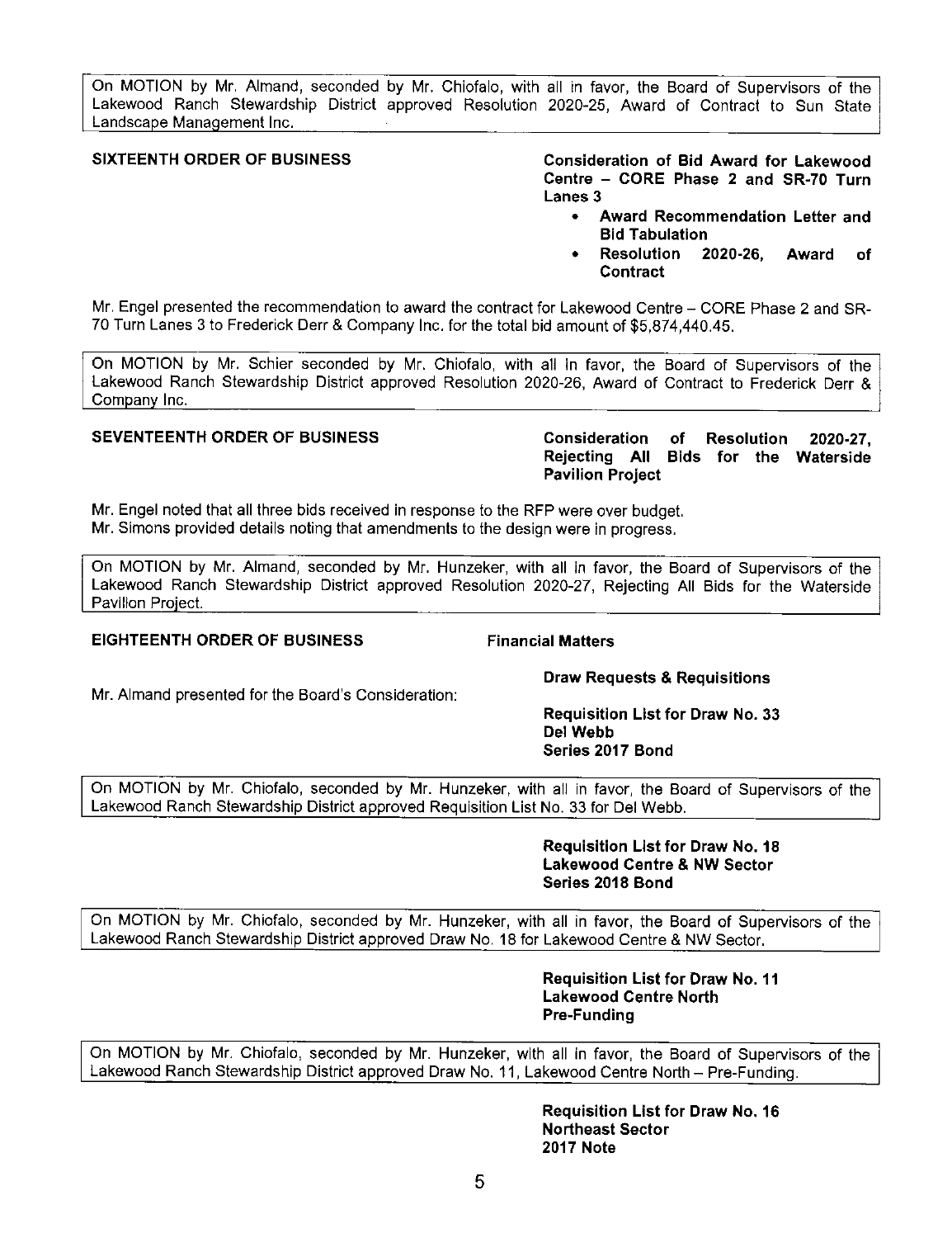On MOTION by Mr. Chiofalo, seconded by Mr. Hunzeker, with all in favor, the Board of Supervisors of the Lakewood Ranch Stewardship District approved Requisition List No. 16 for Northeast Sector.

> **Requisition List for Draw No. 6 The Villages of Lakewood Ranch South Pre-Funding - Landowner/County Construction Funding Agreement**

On MOTION by Mr. Chiofalo, seconded by Mr. Hunzeker, with all in favor, the Board of Supervisors of the Lakewood Ranch Stewardship District accepted the Construction Funding and approved payment of Requisition List No. 6 for The Villages of Lakewood Ranch South.

# **NINETEENTH ORDER OF BUSINESS Compilation Report**

No Comments

### **TWENTIETH ORDER OF BUSINESS Staff Reports**

# **Manager's Report** -

Ms. Gaarlandt reminded the board members that the Form 1 Financial Statement is due by July 1st. District Staff will send out an email with the digital version of the form.

**Attorney's Report** - Mr. Johnson noted that the traffic signal agreement authorized by the Board at the last meeting has been prepared and reviewed by County Staff and is continuing to move forward. Mr. Johnson provided legislative updates.

# **Engineer's Report** -

Mr. Engel presented for the Board's approval: **Change Order No. 1** 

**Irrigation Design Associates, Inc. Rangeland Pkwy. Phase IV; Benito Ct. to Lorraine Rd. Increase in Contract price Increase in Contract scope to reconfigure existing 2-wire system to support new phase of roadway irrigation to Lorraine Rd.** 

On MOTION by Mr. Chiofalo, seconded by Mr. Almand, with all in favor, the Board of Supervisors of the Lakewood Ranch Stewardship District approved Change Order No. 1, Irrigation Design Associates, Inc.

> **Quotation Irrigation Design Associates, Inc. Lorraine Road South Irrigation Distribution System**

Duplicate item - no action.

**Change Order No. 1 SMR Farms, LLC 44th Ave E. Phase 4 - Indigo to Lorraine Rd Changes in the original scope of job phase of roadway irrigation to Lorraine Rd.** 

On MOTION by Mr. Chiofalo, seconded by Mr. Almand, with all in favor, the Board of Supervisors of the Lakewood Ranch Stewardship District approved Change Order No. 1, SMR Farms, LLC.

> **Cost Sheet SMR Farms, LLC Lorraine Road South**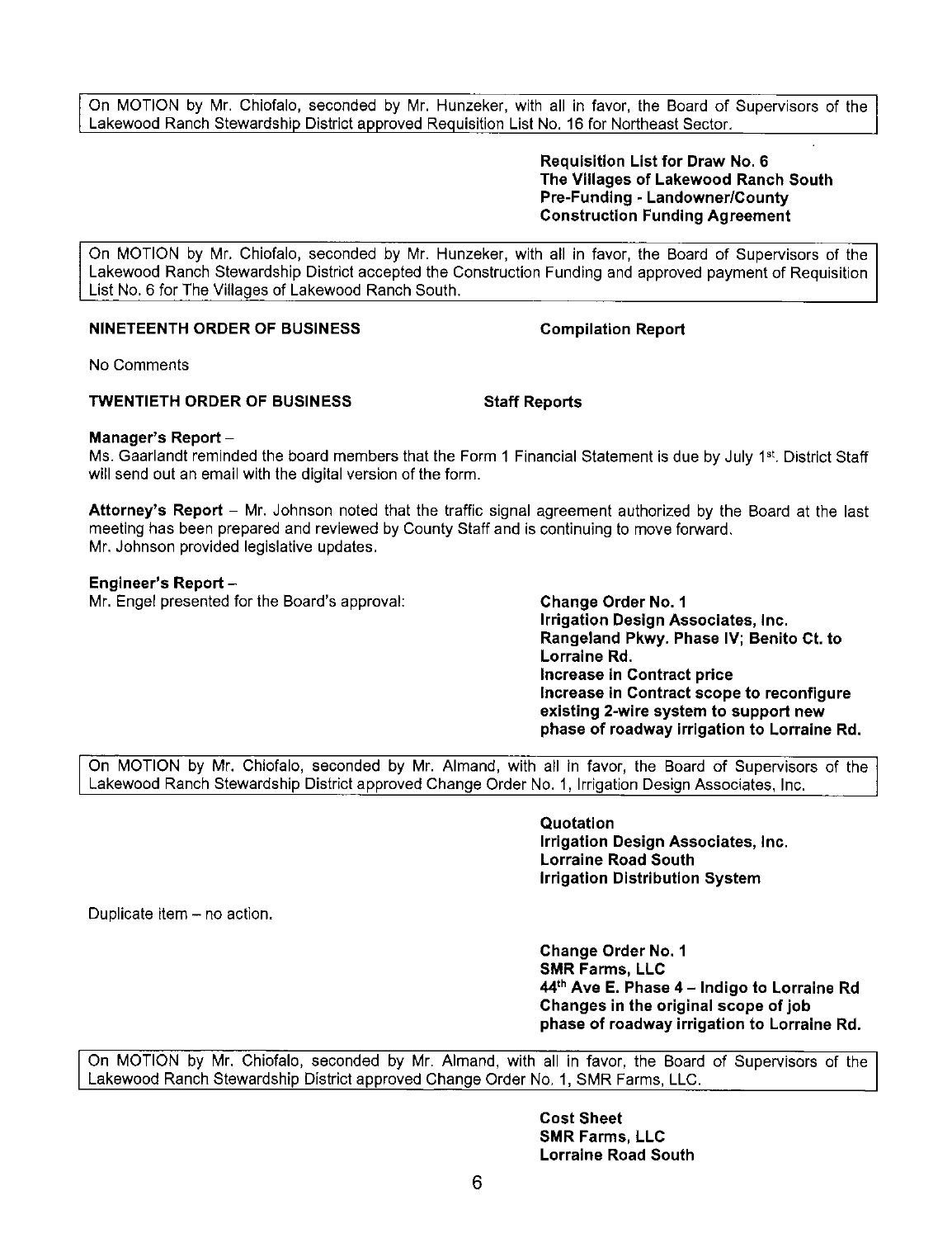Duplicate item - no action.

**Proposal Creative Mailbox Designs Lorraine Road Street Signs** 

Mr. Simons provided details. Total amount [\\$20,805.60](https://20,805.60),

On MOTION by Mr. Chiofalo, seconded by Mr. Almand, with all in favor, the Board of Supervisors of the Lakewood Ranch Stewardship District approved the Proposal from Creative Mailbox Designs

# **Consent Agenda**

**Change Order No. 2 Woodruff** & **Sons, Inc. Waterside Master Utilities** - **Lorraine Rd Directional Drill Force Main Recore MH, patch previous core to County**  pipe to new **configuration, re-repair road** & **curb** 

**Change Order No. 4 Woodruff** & **Sons,** Inc. **Waterside Place Boulevard and Waterside Place Park Earthwork** 

**Additional grading at Waterside Place for Earthwork: Mobilization, layout** & **as-builts, proof roll and finish grade** 

**Change Order No. 4 Ryangolf Corporation Uihlein Road Phase 3 with SR-64 FDOT Turn Lanes Material Deducts. Additional Lake work (25, 31, 32) Plan Changes Rev H: Sanitary sewer, potable water, reclaimed water, irrigation, storm sewer and material credits** 

On MOTION by Mr. Chiofalo, seconded by Mr. Hunzeker, with all in favor, the Board of Supervisors of the Lakewood Ranch Stewardship District approved the Consent Agenda Items.

### **TWENTYFIRST ORDER OF BUSINESS**

### **Supervisor Requests**

**Audience Comments** 

**Adjournment** 

There were no Supervisor requests.

### **TWENTYSECOND ORDER OF BUSINESS**

There were no audience comments.

### **TWENTYTHIRD ORDER OF BUSINESS**

Mr. Jensen asked for a motion to continue the meeting.